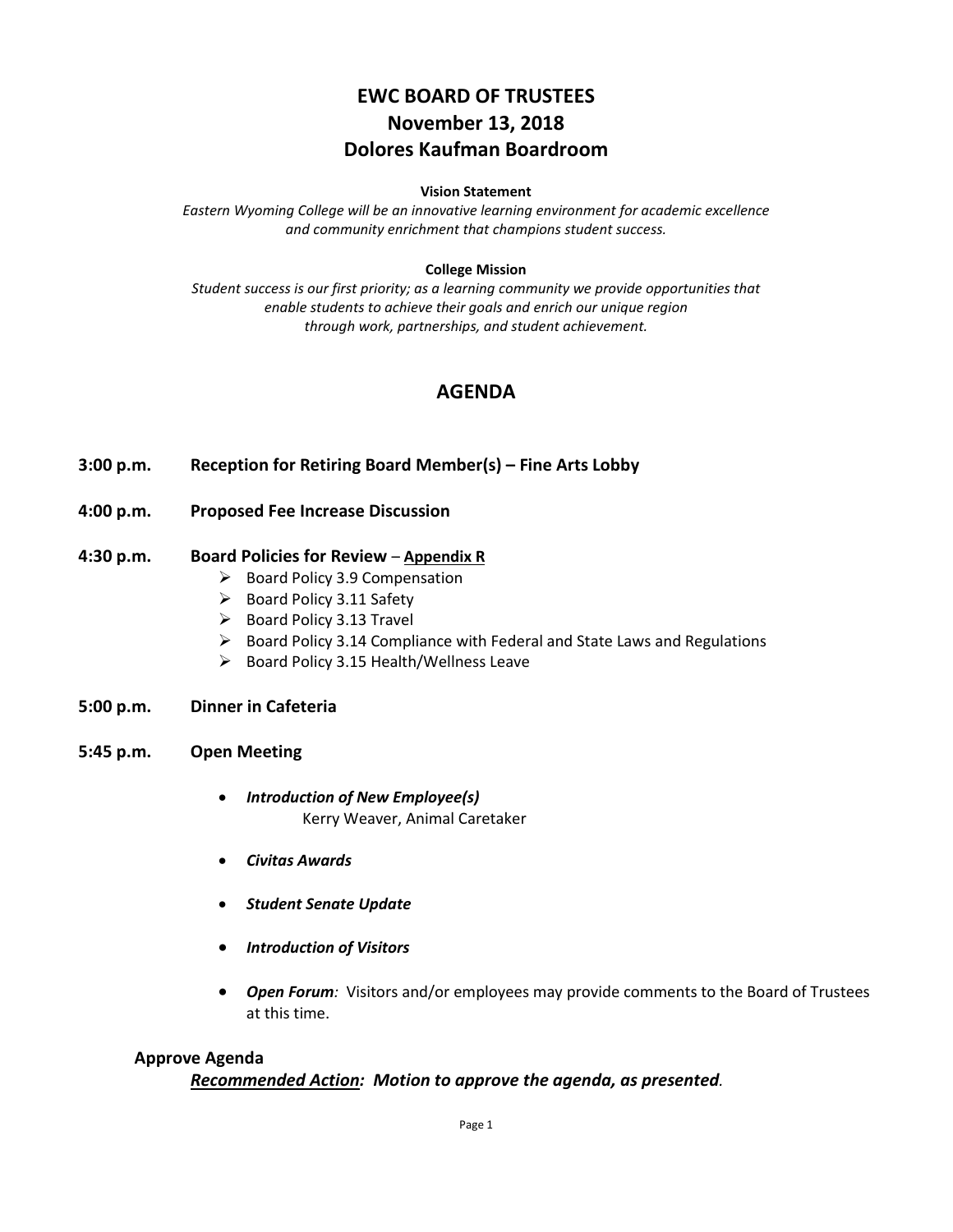## **President's Update**:

Please see **Appendix A** for the president's update.

#### **Approve Consent Agenda** – **Appendix B**

*Trustees, please contact Dr. Travers with any questions prior to the board meeting.*

• **Approve Minutes**: *Please see Appendix B1 for the minutes from the October 9, 2018 meeting and executive session.*

*Prepared by Holly Branham, Executive Assistant to the President/Board of Trustees*

## *Recommended Action: Motion to approve the consent agenda, as presented.*

## **Action Items**

## **Approve Financial Report**

Please see **Appendix C** for the written financial report. *Prepared by Mr. Kwin Wilkes, Vice President for Administrative Services*

## *Recommended Action: Motion to approve the financial report, as presented.*

## **Approve New Associate of Arts in Human Services Program**

We are requesting board approval of a new Associate of Arts in Human Services program. This new program will prepare students to work in fields such as psychology, rehabilitation, social work, health care, community health, corrections, education and parenting support. Please see **Appendix D** for further details of this new program.

*Prepared by Mr. Roger Humphrey, Vice President for Academic Services*

## *Recommended Action: Motion to approve the new Associate of Arts in Human Services program, as presented.*

## **Approve New Barber Stylist Technician Certificate Program**

The Barber Stylist Technician Certificate program is a 1250 clock hour program of barbering course work as required by Wyoming Law with the addition of chemicals. It combines theory classes, practical work and hands on clientele practice. Completion of this program prepares the student for national testing in barbering stylist technology. Students must complete all program requirements, including approved electives, with a grade of "C" or better. We are requesting board approve to begin this new certificate program fall of 2019. Please see **Appendix E** for additional information.

*Prepared by Mr. Roger Humphrey, Vice President for Academic Services*

## *Recommended Action: Motion to approve the new Barber Stylist Technician Certificate program, as presented.*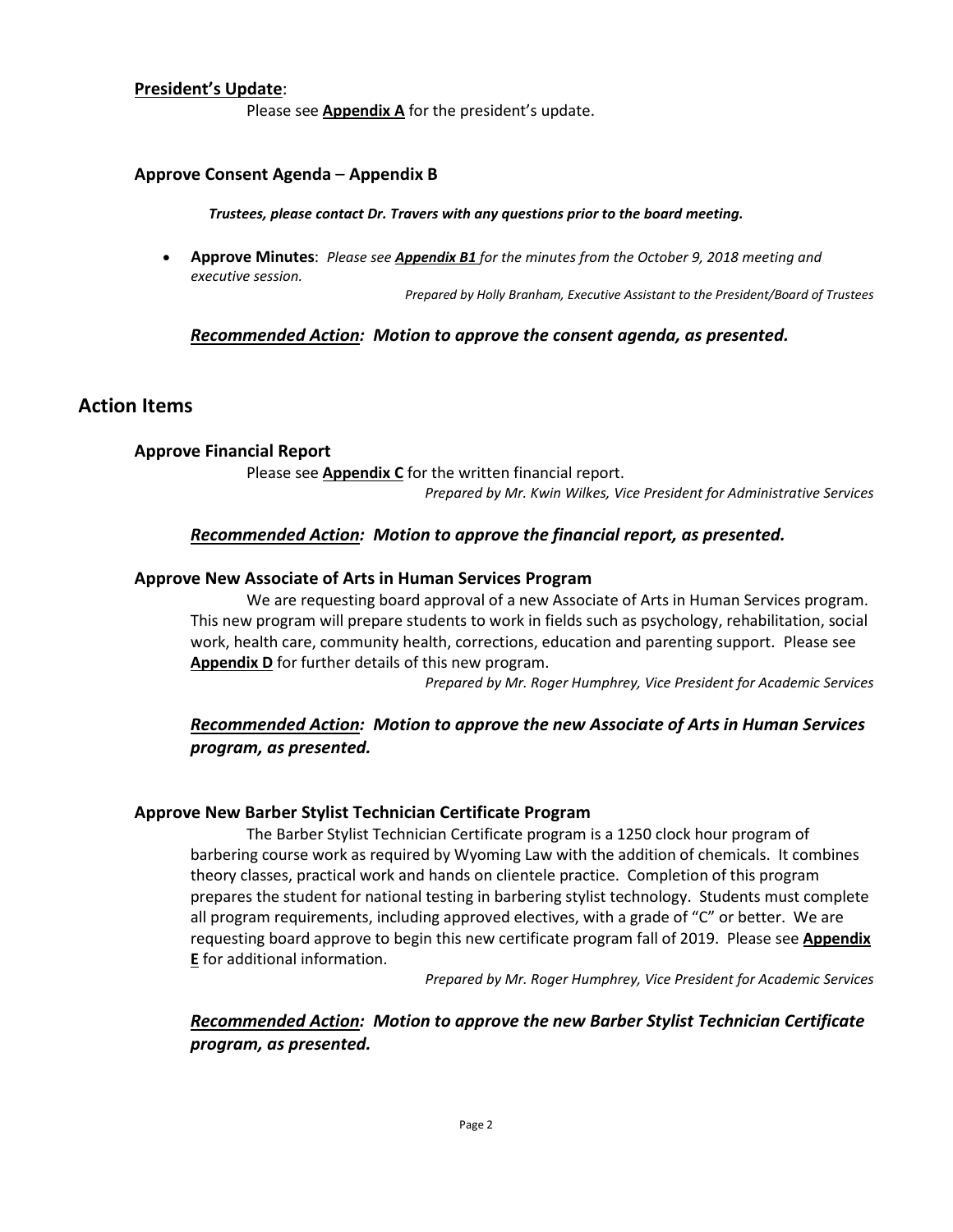## **Approve Proposed Use Fee Increase**

Dr. Travers is requesting the Board of Trustees approve a \$10 per credit hour increase in fees for FY 2020. Please see **Appendix F** for the break out of the fees and how the increase will be distributed.

*Prepared by Holly Branham, Executive Assistant to the President/Board of Trustees*

## *Recommended Action: Motion to approve a \$10 per credit increase in fees for fiscal year 2020, as presented.*

## **Approve Scholarship and Grants Budget for FY 2020**

Please see **Appendix G** for the fiscal year 2020 Scholarship and Grants Budget. *Prepared by Mr. Kwin Wilkes, Vice President for Administrative Services*

## *Recommended Action: Motion to approve the fiscal year 2020 Scholarship and Grants Budget, as presented.*

#### **Approve Appointment of Admissions Coordinator**

Per Board Policy 3.2, the Selection Committee recommends and Dr. Travers concurs, the Board of Trustees approve the appointment of Leann Mattis to the position of Admissions Coordinator at EWC. Pending board approval Ms. Mattis will begin her tenure at EWC beginning Monday, November 19, 2018.

*Prepared by Mr. Ed Meyer, Director of Human Resources*

## *Recommended Action: Motion to approve the appointment of Leann Mattis to the position of Admissions Coordinator, as presented.*

## **Information Items**

## **Staff Alliance Update**:

The Staff Alliance continues to work on our contribution to the college's strategic planning as well as pushing for a cost of living increase. Elections for Staff Alliance officers were held this past month, with the results as following: For 2019, Sue Schmidt will become President, as per Staff Alliance by-laws. New officers are: Vice-President, JoEllen Keigley; Secretary/Treasurer, Jamie Sullivan; At-Large Member-Classified, Jessica Anders; At-Large Member-Professional, Rebekah Wells. Nominations and voting for WACCT Employees of the Year were also held, with the following results: Employee of the Year-Classified, Linda Evans; Employee of the Year-Professional, Stan Nicolls. Congratulations to all the new officers and nominees! Please see **Appendix H** for the Staff Alliance Spotlight.

*Prepared by Mr. Court Merrigan, Staff Alliance President*

## **Student Services Update:**

Please see **Appendix I** for the Student Services update.

#### **Academic Services Update:**

Please see **Appendix J** for the Academic Services update.

*Prepared by Mr. Roger Humphrey, Vice President for Academic Services*

o *INBRE Grant Project Presentation by Chris Wenzel*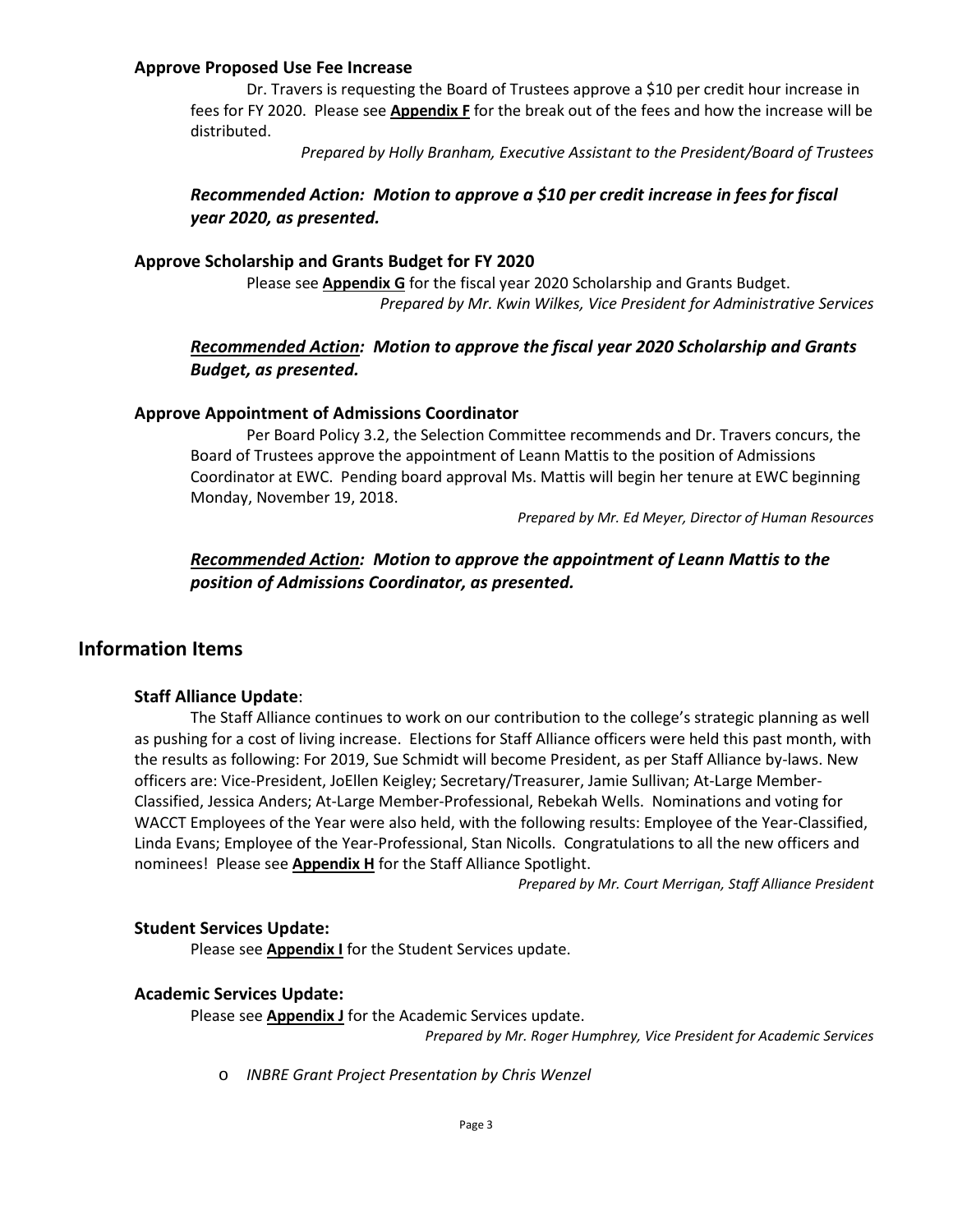## **College Relations Update**:

Please see **Appendix K** for the College Relations update.

*Prepared by Ms. Tami Afdahl, Director of College Relations*

## **Construction Projects and Major Maintenance Update**:

Please see **Appendix L** for current construction projects and major maintenance projects. *Prepared by Mr. Kwin Wilkes, Vice President for Administrative Services and Mr. Keith Jarvis, Director of Physical Plant*

## **Douglas Campus Update**:

Please see **Appendix M** for the Douglas Campus update. *Prepared by Ms. Margaret Farley, Associate Vice President for Converse County*

## **Faculty Senate Update**:

Please see **Appendix N** for a position statement from Faculty Senate relating to the proposed fee increase.

*Prepared by Ms. Kelly Strampe, Faculty Senate President*

## **Human Resources Update**:

Please see **Appendix O** for the HR update.

*Prepared by Mr. Edward Meyer, Director of Human Resources*

## **Institutional Development Update**:

Please see **Appendix P** for the Development update.

*Prepared by Mr. John Hansen, Director of Institutional Development*

## **Revised Administrative Rules**: **Appendix Q**

- Administrative Rule 2.0.6 Personnel Advisory Council
- Administrative Rule 2.5.1 Fundraising Guidelines
- Administrative Rule 3.5.3 Employee Verification Requests
- Administrative Rule 3.21.1 Paid Leave Advance Leave
- Administrative Rule 6.8.1 Credit Card Procedures

#### **Trustee Topics**

#### **Upcoming Events Reminder:**

- December 11 Board Meeting, organizational meeting with election of board officers
- December 14 All Day Board Orientation/Strategic Planning Session
- November 16-17, 2020 HLC Focus Visit

## **Executive Session – Personnel**

## *Recommended Action: Motion to approve adjourning to executive session to discuss personnel.*

## **Adjournment**